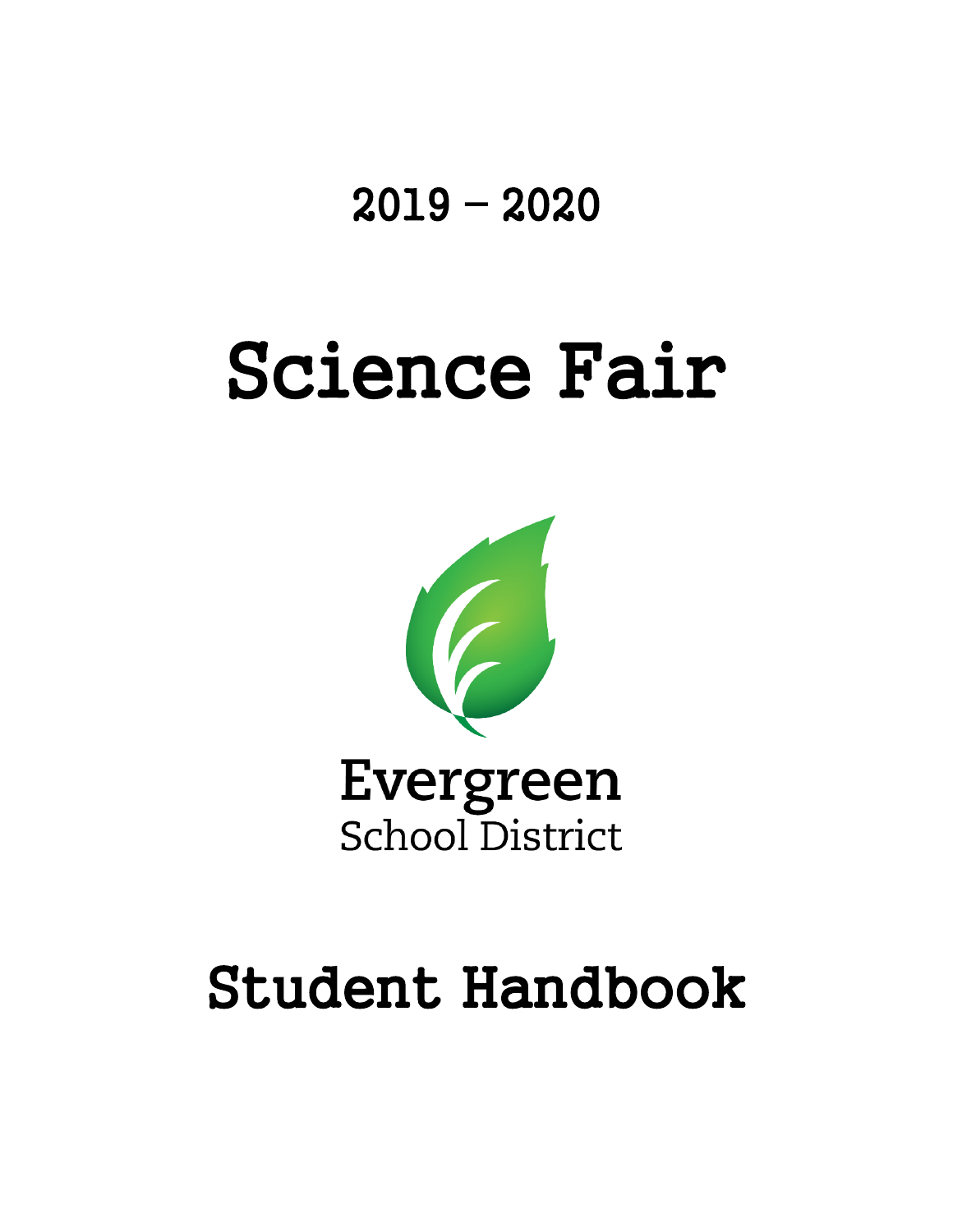Dear Parents,

Today marks the beginning of our formal preparation for this year's Science Fair. The District Science Fair is scheduled for Thursday, March 19, 2020 from 6:30-7:30 p.m., at Quimby Oak Middle School. Each school will hold its own Science Fair and select students to participate in the District Science Fair.

We encourage each student who enters the Science Fair to receive support at home in completing a high-quality project. Please feel free to help and support your child's best efforts in putting together a first-rate project. However, please be careful to let your child complete the project independently. Your child will learn more if you limit your involvement to encouraging and guiding.

The Student Handbook is on the District website and includes a list of ideas for possible projects, as well as guidelines for completing a project. Please go through this information and help your child select a project that will be of interest and will be appropriate in terms of level of difficulty and resources (materials, information, and space) available. If you have any questions, please contact your child's teacher.

Since one of most difficult parts of preparing for a Science Project is selecting a topic, your child may need some assistance from you in this area.

Thank you for your help and cooperation.

Sincerely,

Science Fair Coordinator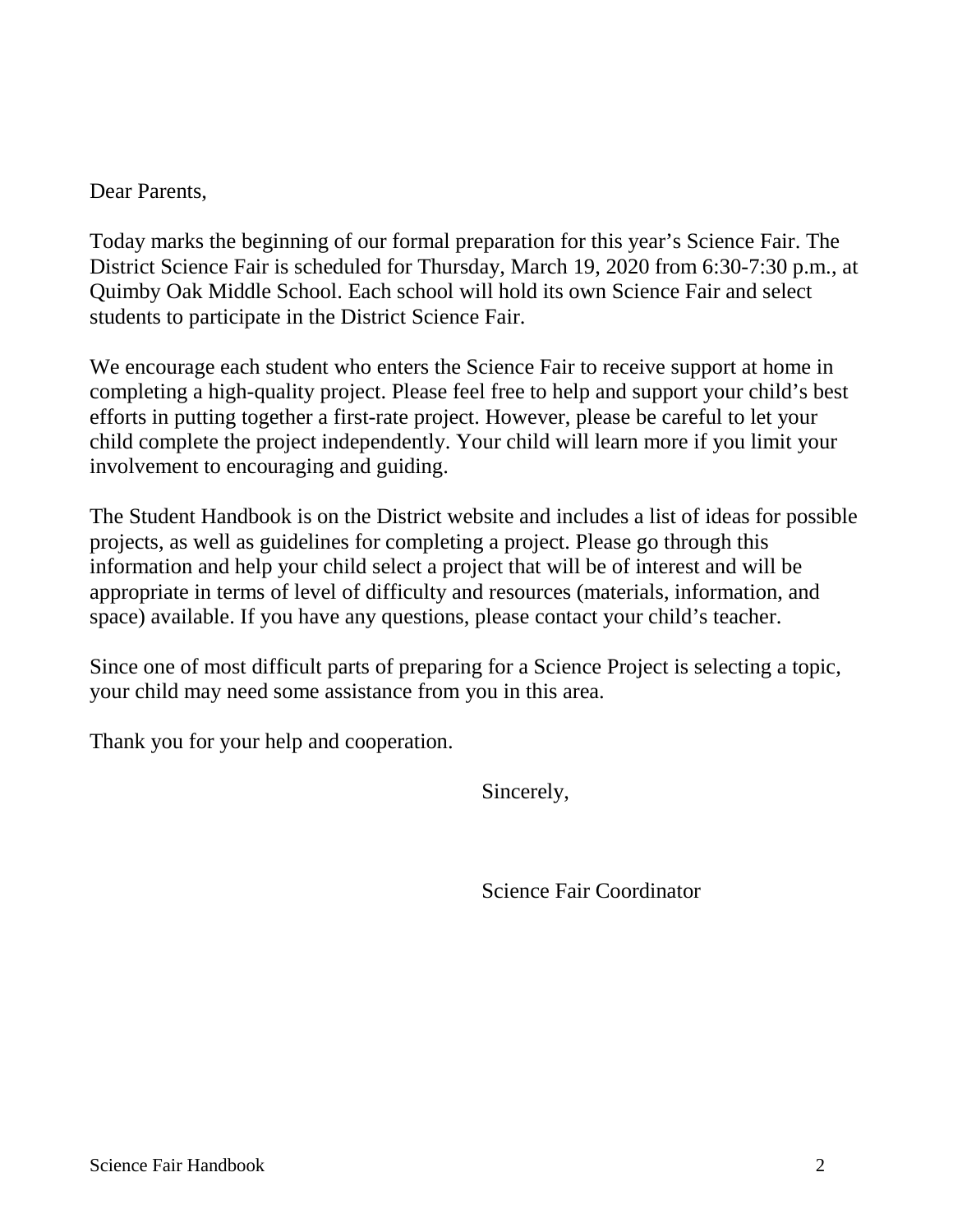## **MODEL SCIENCE FAIR JUDGING CRITERIA**

#### 1. SKILLS AND PROCEDURES

Does the project answer a specific question? Has the appropriate project form (experiment, demonstration, model, collection, or invention) been used to answer the specific question?

For Experiments:

Has a hypothesis been formulated? (answer the question) Was the scientific method followed to test the hypothesis? Were the observations and measurements recorded? Was data analyzed accurately? Was an accurate conclusion drawn based on observation and data?

For Demonstrations, Models, Collections, or Inventions: Did the model or demonstration work? Were models or inventions constructed accurately? Was the invention realistic, creative, and useful? Did the collection have a suitable number of items? Was the collection organized and labeled appropriately? Did the model, collection, or demonstration teach the desired topic?

#### 2. UNDERSTANDING

Were project and procedures clearly explained? Was the scientific principle explained and understood? Was the research and how it related to the project presented accurately? Was the importance of this information clearly explained?

#### 3. CLARITY

Did the observer easily understand what was done?

#### 4. DISPLAY

Was the display neat, attractive, colorful, and appropriate for the project? Was the display well constructed and sturdy? Did the display meet Science Fair size requirements? Were effective graphics used to display data? Were graphics clearly labeled? Does the display contain accurate research information? Was the display student-generated?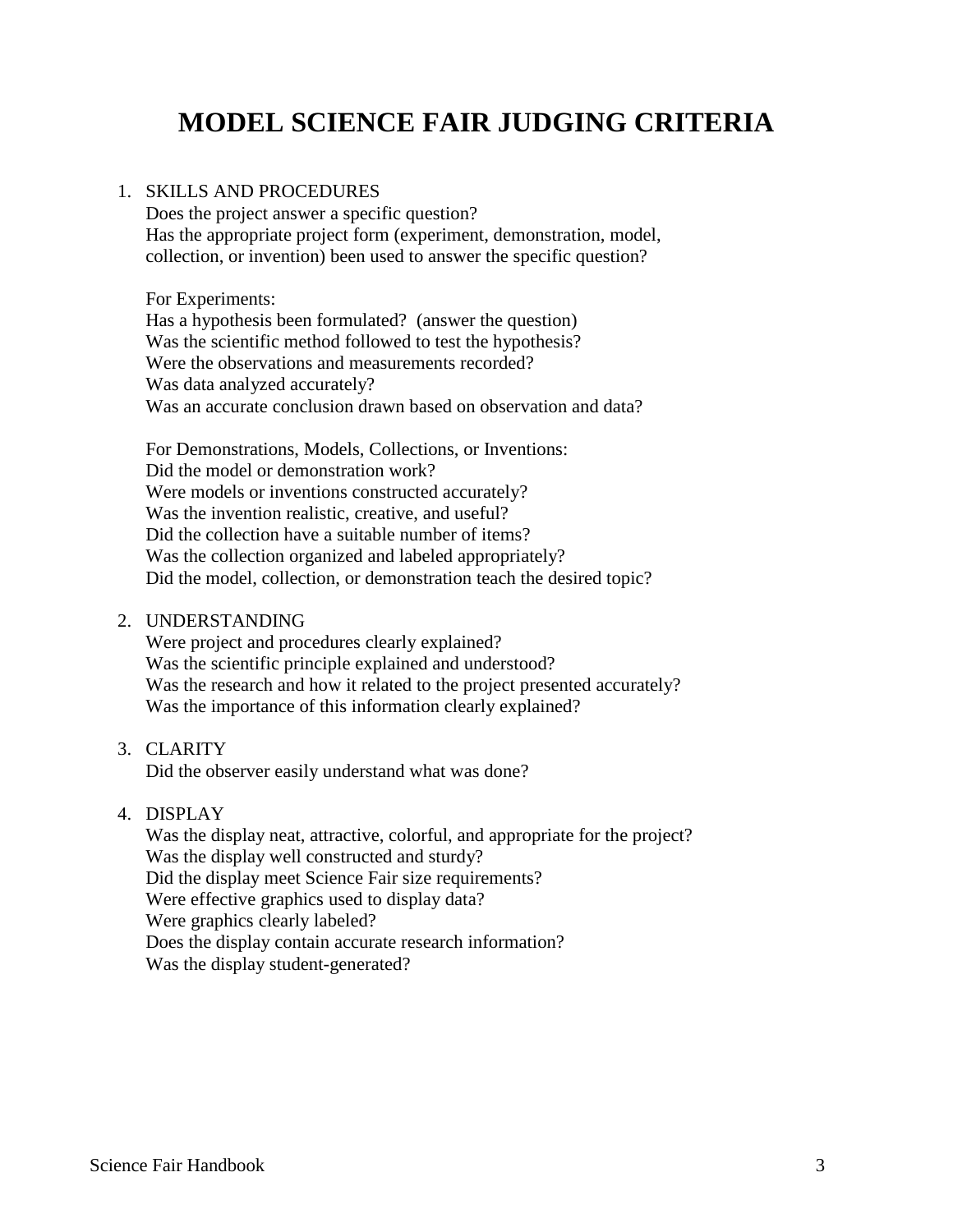## **WHAT IS A SCIENCE FAIR PROJECT?**

A science project will give you an opportunity to extend your knowledge of a particular scientific topic or idea that you find interesting. It will allow you to share the results of your investigation with others. This scientific investigation can be developed in one of five ways.

#### **EXPERIMENT**

An experiment can be a test made to demonstrate a known scientific fact or it can also be a test to determine if a hypothesis (your educated guess of what will happen) is accurate. An example would be to determine if plant food A out performs other brands.

#### • MODEL

A model is a small object usually built to scale that represents some already existing object. An example would be a model of plate tectonics and explanation of the theory.

#### **DEMONSTRATION**

A demonstration is an illustration or explanation of a scientific principal that shows how and why something works. An example would be to use a switch to demonstrate and explain how an electrical switch operates.

#### **COLLECTION**

A collection is a grouping or gathering of various objects which must be scientifically oriented and show that you have learned something through the process of collecting and categorizing. Items should be categorized and labeled correctly. For example, a rock collection defined by the three types of rocks with explanations about their differences and similarities.

#### • INVENTION

An invention is a new device or process used to improve conditions, solve problems, or to fill needs. Inventions can be completely new ideas or improvements on something that already exists today. An example would be to invent fertilizing golf tees which would fertilize the grass after being left in the ground when broken.

Your project must include a three-sided display that gives viewers an overview of the science topic under investigation. This display will be an overview of what you found out as a result of your investigation. It will have a title, a summary of your most important information, and pictures, graphs, charts, and/or drawings to show what you did and what you learned. Your project must also include an experiment, model, demonstration, collection, or invention, which is exhibited on the table in front of your display.

You will be required to give a short oral presentation about your project. You will need to explain what you have done and what you have learned as a result of your investigation.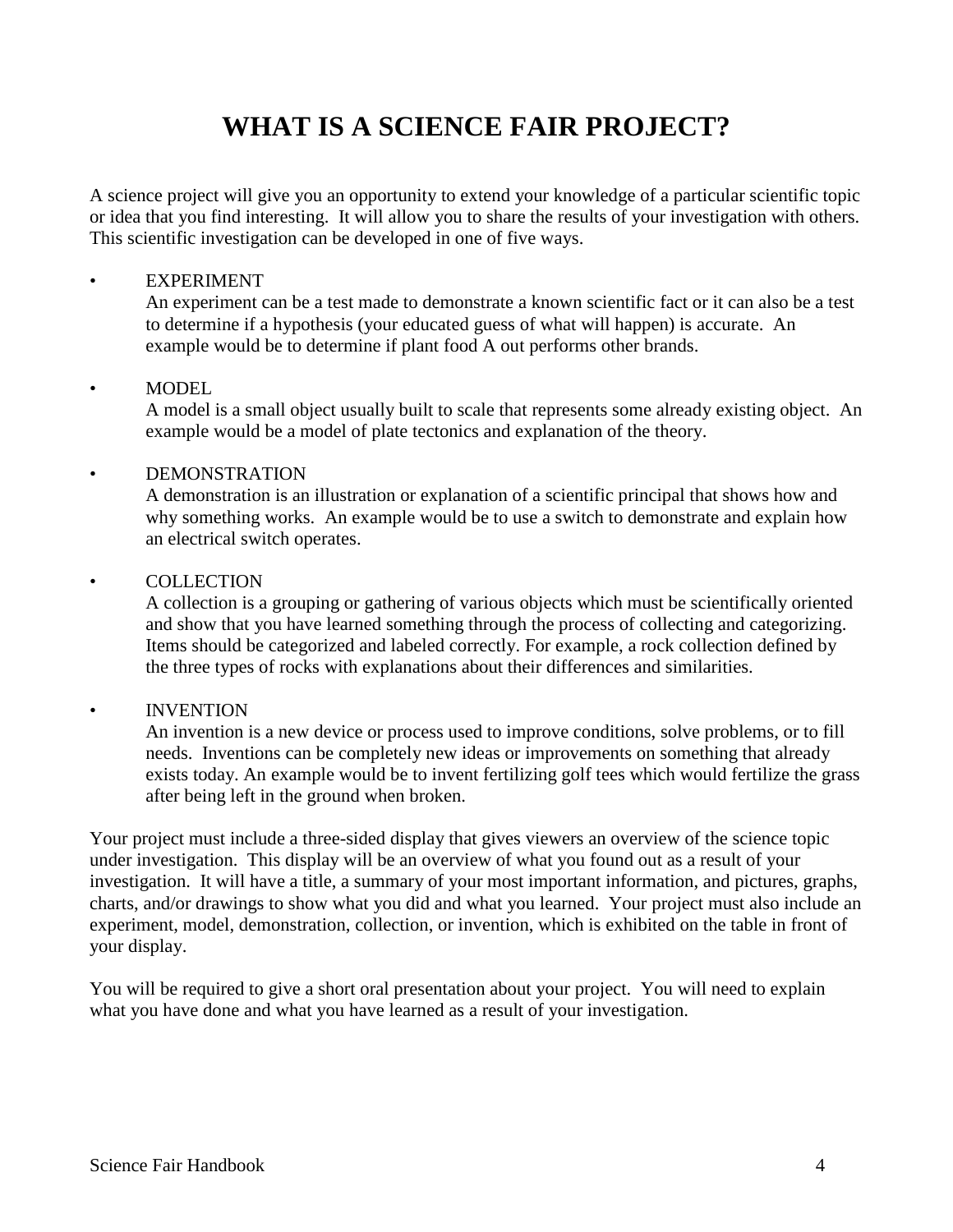## **HOW TO START YOUR SCIENCE FAIR PROJECT**

#### CHOOSE AN AREA OF SCIENCE

Choose an area of science (physical, life, or earth) in which you are interested. Do a little research to be sure that this topic really interests you. Then, from that area of science, like "life science", select a general topic like "plants". Finally, narrow your general topic to a specific subtopic about plants, like "plant growth". Below is a list of general topics you may consider for your science project.

| acids and bases | aerodynamics   | airplanes    | amphibians       | anatomy         |
|-----------------|----------------|--------------|------------------|-----------------|
| animal behavior | astronomy      | atoms        | automation       | birds           |
| bones           | brain          | chemistry    | color            | computers       |
| conservation    | cells          | crystals     | digestion        | dinosaurs       |
| diseases        | constellations | environment  | ecology          | electricity     |
| energy          | engines        | first aid    | fish             | flowers         |
| food chains     | fossils        | geology      | gravity          | heart           |
| heat            | horses         | insects      | invertebrates    | jet propulsion  |
| kelp            | learning       | lights       | liquids          | machines        |
| magnetism       | mammals        | matter       | migration        | muscular system |
| nervous system  | nutrition      | oceanography | parasites        | photosynthesis  |
| planets         | plants         | pollution    | prehistoric life | reptiles        |
| respiration     | robots         | rockets      | solar energy     | senses          |
| shells          | solar system   | sounds       | tides            | trees           |
| vertebrates     | vocal cords    | water        | weather          | yeast           |

#### CHOOSE A QUESTION

From your subtopic, choose one question that will narrow the focus of your investigation. For example, using the subtopic of "plant growth", one question could be "How does sunlight affect plant growth?" Another question could be "Which plant food works the best?" You can choose from many questions for each subtopic. This will be the question you will be trying to answer with your project. Below is a small sample of science questions to be investigated.

| Astronomy                        | Chemistry                                         |  |  |
|----------------------------------|---------------------------------------------------|--|--|
| Why does the earth have seasons? | How can you tell if something is an acid or base? |  |  |
| How are tides created?           | What is a chemical reaction?                      |  |  |
| Consumer Science                 | Earth Science                                     |  |  |
| Which laundry detergent is best? | How do crystals grow?                             |  |  |
| How does a radio work?           | What is the hydrologic (water) cycle?             |  |  |
| Electricity                      | <b>Physical Science</b>                           |  |  |
| What is the best conductor?      | How does an airplane fly?                         |  |  |
| How does a switch operate?       | How does an electromagnet work?                   |  |  |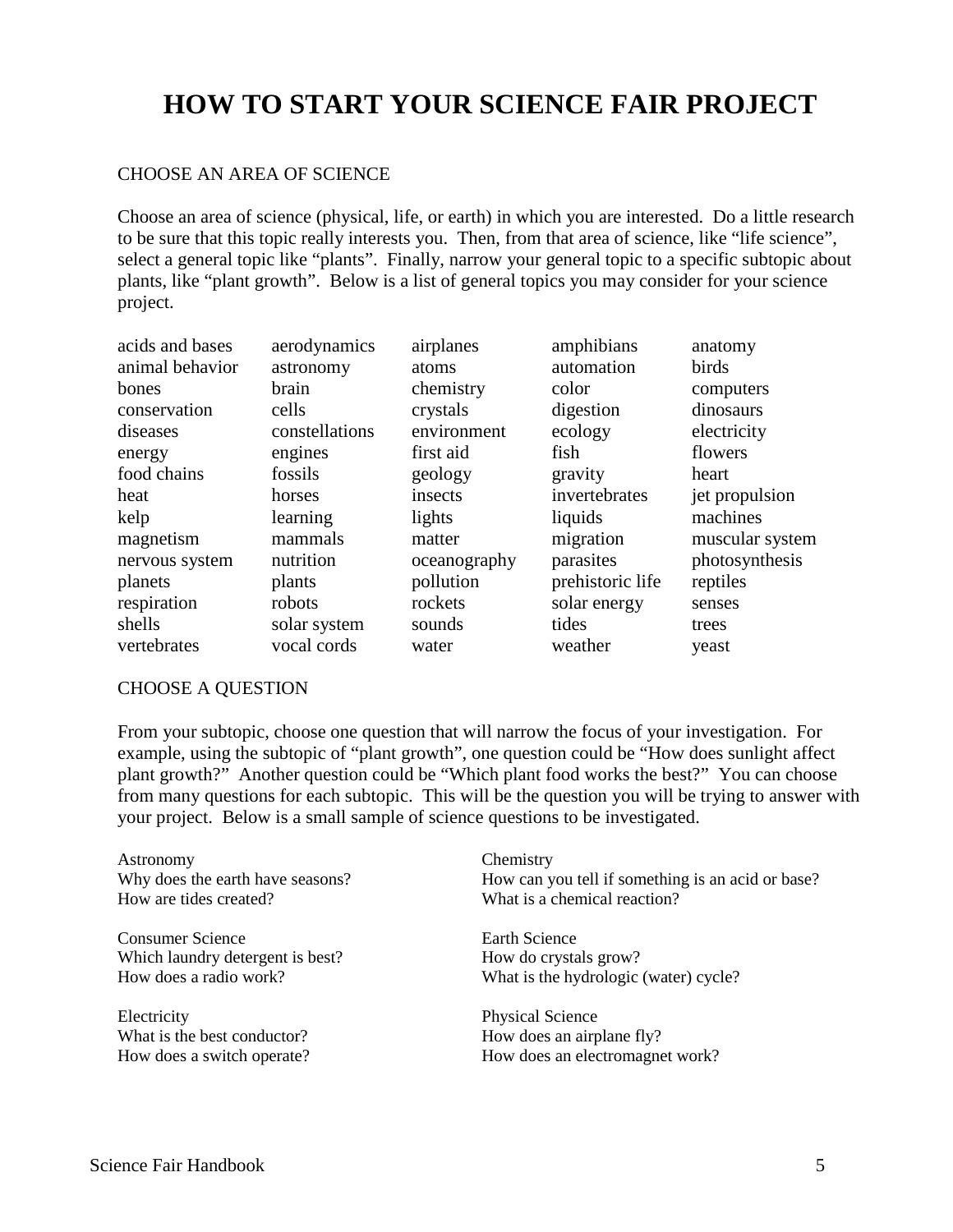#### CHOOSE THE PROJECT FORM

Decide what type of project (experiment, model, demonstration, collection, or invention) would best show your audience the answer to your question.

#### RESEARCH

You are now ready to begin planning your project by researching your question. You can get information from encyclopedias, books, pamphlets, field trips, the internet and interviews. Look for information from several different sources.

## **SCIENCE FAIR RULES**

- 1. All projects must be approved by the teacher before beginning.
- 2. Each project will be classified by grade level and then into one of the following categories: experiment, model, demonstration, collection, and invention.
- 3. A contestant may only enter one project.
- 4. More than one student may participate on a project, if allowed by the school or teacher.
- 5. Teachers or parents may advise. Parents should have students do the actual work.
- 6. The three-sided display board should be free-standing and not more than 19 inches tall and 36 inches wide when fully extended.
- 7. When displayed, the backboard and project should not occupy more than 48 inches of length and 16 inches of table depth.
- 8. The following are prohibited: dangerous chemicals, open flames, explosives, illegal drugs, or animal experiments that involve starvation or any other form of cruelty.
- 9. Electrical switches and cords needed for exhibits must be approved by the teacher. There will be no electrical outlets available, however, at the District Science Fair.
- 10. Expensive or irreplaceable fragile items should not be displayed. Valuable items essential to the project should be simulated or photographed.
- 11. School and teachers assume no responsibility for loss or damage to any exhibit.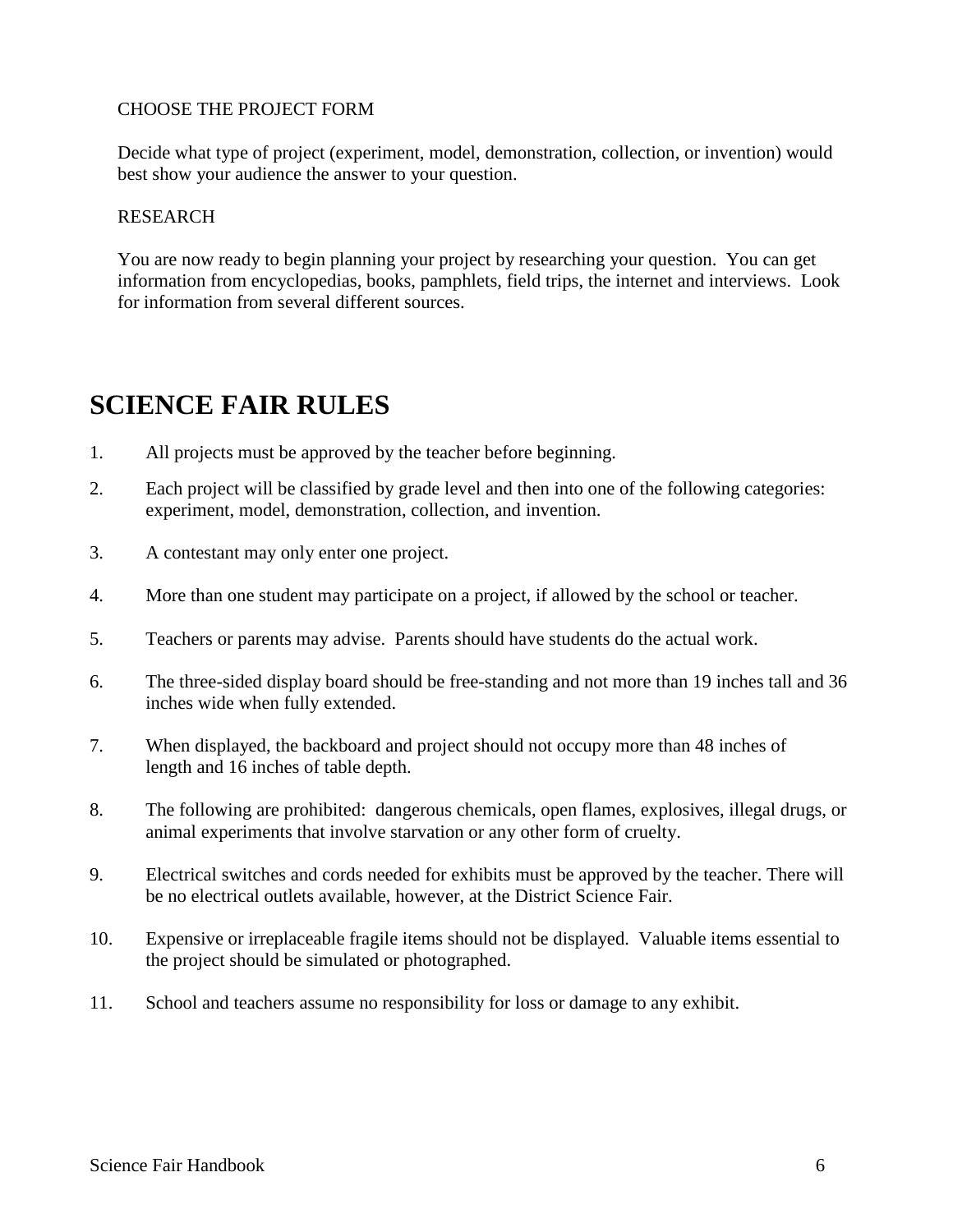## **THE SCIENTIFIC METHOD**

Below are the five steps used in the scientific method when conducting an experiment.

1. Identify the Problem

Think about what area of science interests you. Narrow it down to a specific question.

Example: In the area of life science, a topic could be "plants." A specific question could be, "What plant food causes the fastest lawn growth?"

#### 2. Collect Information Research your topic. Take notes on information you feel will be important.

#### 3. Develop a Hypothesis

A hypothesis is an educated guess. It takes into account the research you have done and also your opinion of what will happen. What do you think will happen when you perform your experiment? The hypothesis answers your question.

Example: Plant food "B" will cause lawns to grow faster.

4. Conduct the Experiment

First, make a list of needed materials and collect them. Conduct your experiment and observe what happens. Make sure that you are only changing one variable while all other conditions remain constant. In other words, everything should be the same among the tested items (conditions remain constant). The only difference (variable) would be the procedure or item being tested in the experiment. Keep a journal recording changes, growth, or other results in your experiment. Photos and/or illustrations of your progress during the experiment are helpful additions to your display.

Example: All lawns being tested should be treated the same (conditions remain constant): same type of grass, soil, temperature, sunlight, water, feeding times, etc. The only difference (variable) would be the different plant foods fed to the lawns. Make a chart recording lawn growth.

#### 5. Draw a Conclusion

Analyze the results of your experiment. Draw a conclusion based on your results. Was your hypothesis correct? Why or why not? Your conclusion should tell what you learned by conducting the experiment and why the experiment was important. Remember, an experiment is not a failure if the hypothesis is proven wrong.

Example: The lawn fed with plant food "A" grew faster than any of the other plant foods tested. My hypothesis was not correct, even though plant food "B" cost more and promised better results. I learned that not all plant foods are the same and that advertising is not always true.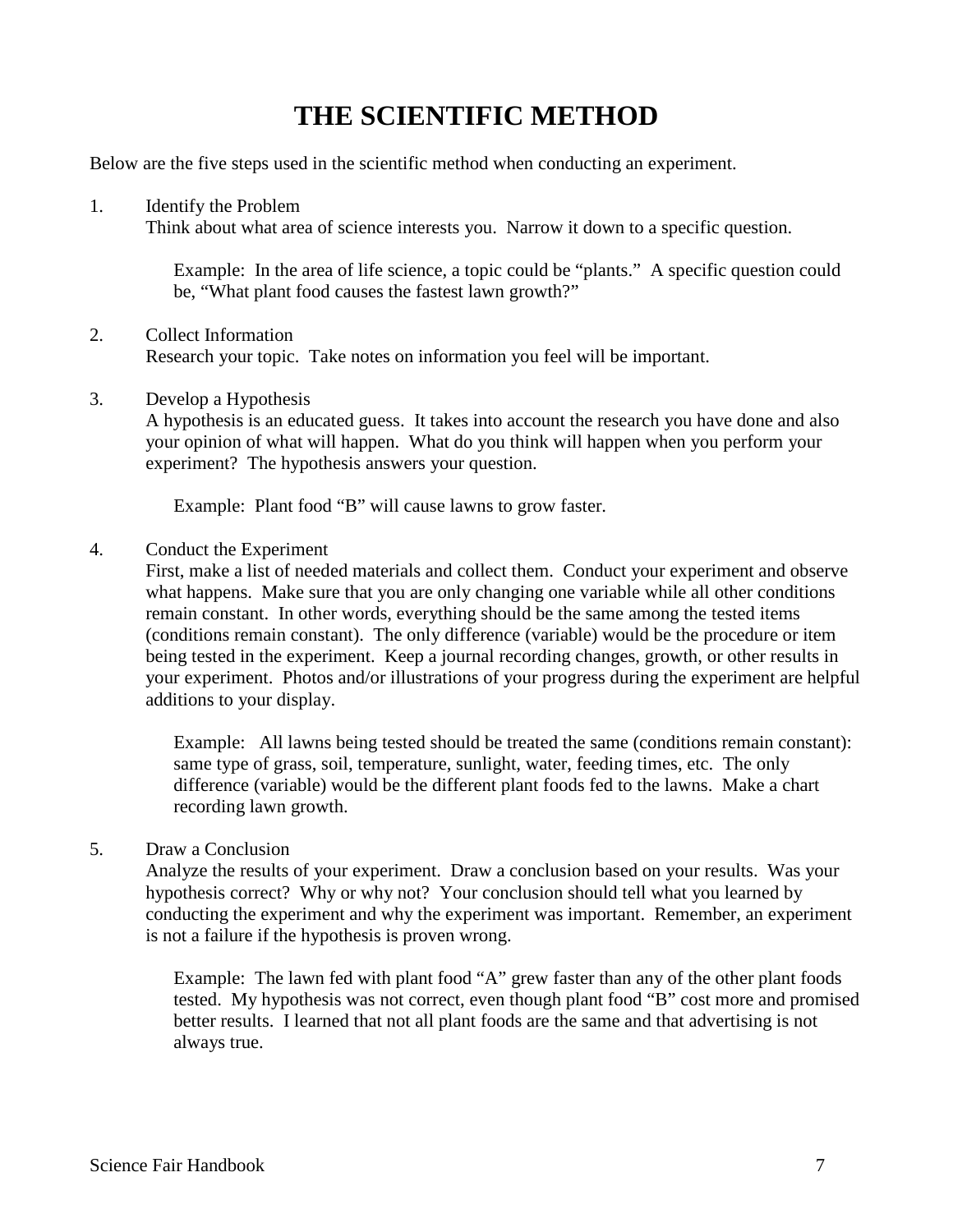| Name:                                                                                                                                                                                                                    | Room:                                                                 | Grade:                                         |
|--------------------------------------------------------------------------------------------------------------------------------------------------------------------------------------------------------------------------|-----------------------------------------------------------------------|------------------------------------------------|
|                                                                                                                                                                                                                          | <b>SCIENCE FAIR PROJECT PROPOSAL</b><br><b>EXPERIMENT</b>             |                                                |
| An experiment can be a test made to demonstrate a known scientific fact. It can also be a test to<br>determine if a hypothesis (your educated guess of what will happen) is accurate.                                    |                                                                       |                                                |
| Area of Science<br>Physical                                                                                                                                                                                              | Life                                                                  | Earth                                          |
| Project/Problem: What science question will you be attempting to answer?                                                                                                                                                 |                                                                       |                                                |
| Hypothesis: What do you think will happen (answers the above question)?                                                                                                                                                  |                                                                       |                                                |
| Procedure: How will you find out what will happen? Write a brief description of how you plan<br>to test your hypothesis. How will you record and display your experiment and data?                                       |                                                                       |                                                |
| Materials: What materials will you need?                                                                                                                                                                                 |                                                                       |                                                |
|                                                                                                                                                                                                                          | <b>SCIENCE FAIR PROJECT PROPOSAL</b><br><b>MODEL or DEMONSTRATION</b> |                                                |
| A model is a small object usually built to scale that represents some already existing object. A<br>demonstration is an illustration or explanation of a scientific principle that shows how and why<br>something works. |                                                                       |                                                |
| Area of Science<br>Physical                                                                                                                                                                                              | Life                                                                  | Earth                                          |
| Project/Problem: What science question are you trying to demonstrate or model?                                                                                                                                           |                                                                       |                                                |
| Materials: What materials will you need?                                                                                                                                                                                 |                                                                       |                                                |
| Procedure: Write a description of what you plan to do. How will it be displayed?                                                                                                                                         |                                                                       |                                                |
| Results: What do you hope to teach others with your demonstration or model?                                                                                                                                              |                                                                       |                                                |
| Due Dates:                                                                                                                                                                                                               | Signatures:                                                           |                                                |
| Proposal:                                                                                                                                                                                                                |                                                                       | Parent Approval: 2008. [2010] Parent Approval: |
|                                                                                                                                                                                                                          |                                                                       |                                                |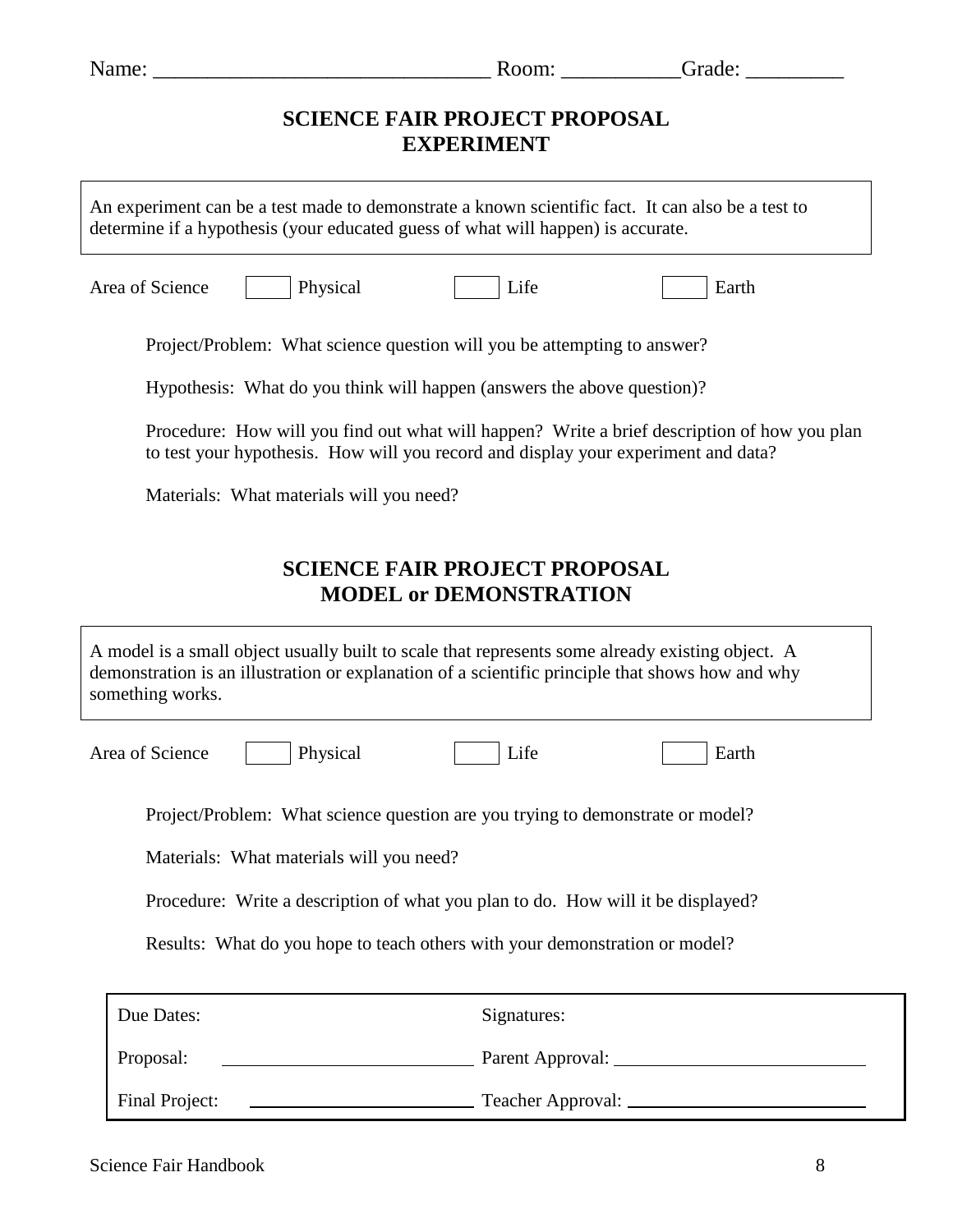|                                                                                       |                                                                                                     | Room: Grade:                                                                                             |
|---------------------------------------------------------------------------------------|-----------------------------------------------------------------------------------------------------|----------------------------------------------------------------------------------------------------------|
|                                                                                       | <b>SCIENCE FAIR PROJECT PROPOSAL</b><br><b>COLLECTION</b>                                           |                                                                                                          |
| categorized and labeled correctly.                                                    | that you have learned something through the process of collecting and categorizing. Items should be | A collection is a grouping or gathering of various objects that must be scientifically oriented and show |
| Area of Science                                                                       | Physical<br>Life                                                                                    | Earth                                                                                                    |
|                                                                                       |                                                                                                     | Project/Problem: What will you collect? What science question will your collection illustrate?           |
|                                                                                       | Hypothesis: How will you obtain the items for your collection?                                      |                                                                                                          |
| illustrate your research and collection?                                              | Procedure: How will you organize and label your collected items? How will your display              |                                                                                                          |
|                                                                                       | Results: What do you hope to learn and teach others with your collection?                           |                                                                                                          |
|                                                                                       | <b>SCIENCE FAIR PROJECT PROPOSAL</b><br><b>INVENTION</b>                                            |                                                                                                          |
|                                                                                       |                                                                                                     |                                                                                                          |
|                                                                                       | that you have learned something through the process of collecting and categorizing. Items should be | A collection is a grouping or gathering of various objects that must be scientifically oriented and show |
|                                                                                       | Physical<br>Life                                                                                    | Earth                                                                                                    |
|                                                                                       | Project/Problem: What will you invent? What science question will your invention answer?            |                                                                                                          |
|                                                                                       | Materials: What will you need to construct your invention?                                          |                                                                                                          |
| categorized and labeled correctly.<br>Area of Science<br>operation of your invention? | Procedure: How will you construct your invention? How will your display illustrate the              |                                                                                                          |
| Results: What is the benefit of this idea?                                            |                                                                                                     |                                                                                                          |
| Due Dates:                                                                            | Signatures:                                                                                         |                                                                                                          |
|                                                                                       |                                                                                                     |                                                                                                          |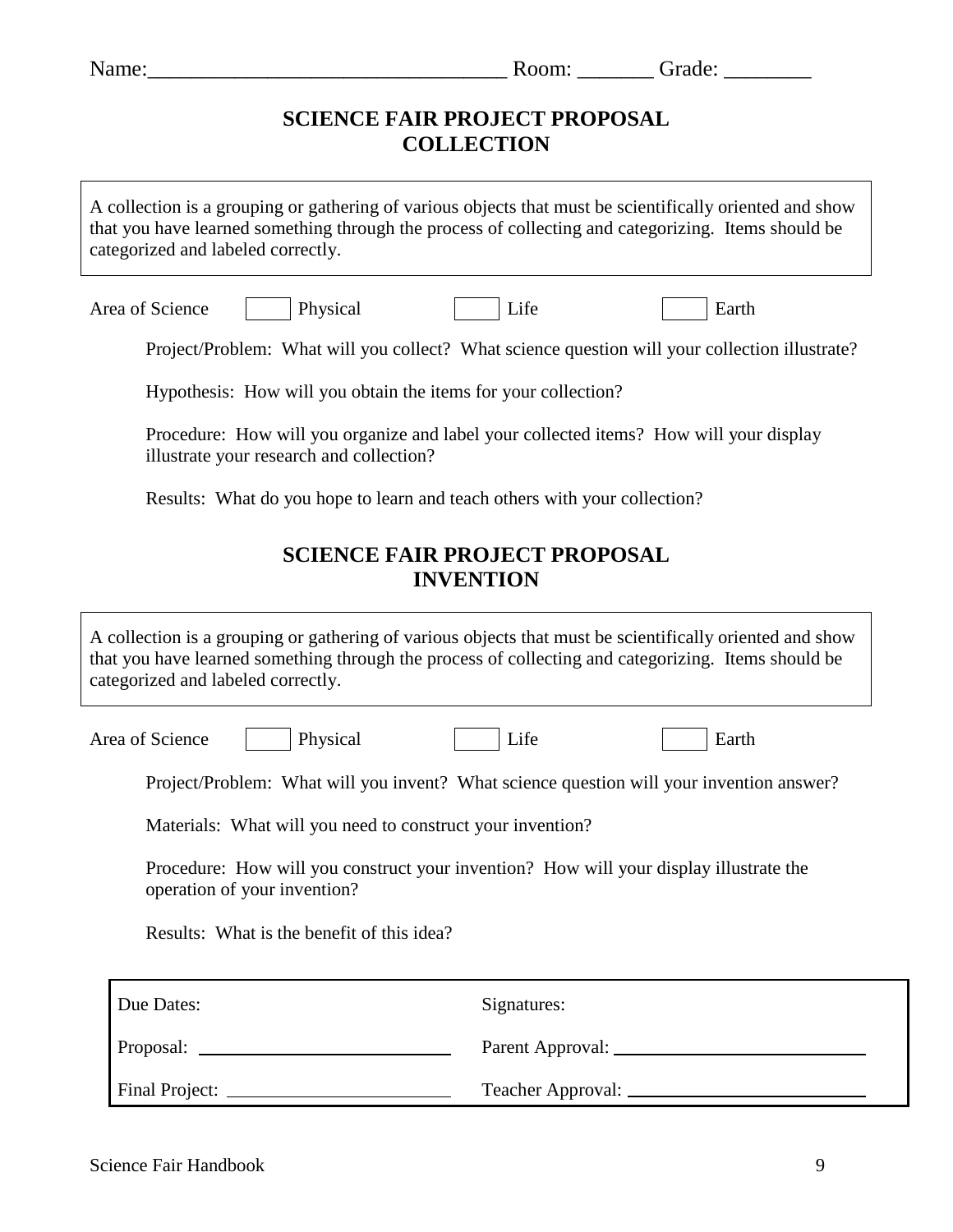## **SCIENCE FAIR GUIDE EXPERIMENT**

#### PROJECT TITLE

Problem:

Hypothesis:

Materials:

Procedure (Experiment):

Data: What kind of data did you collect? Record your data in a separate journal.

Graphics: Which of the following can you use to display your data?

| Charts      | Graphs | Photos | Illustrations | Other |
|-------------|--------|--------|---------------|-------|
| Conclusion: |        |        |               |       |

## **SCIENCE FAIR GUIDE MODEL or DEMONSTRATION**

#### PROJECT TITLE

Project (Scientific Question):

Materials:

Procedure: List the steps you will be demonstrating or the procedures you followed to make the model.

Graphics: Which of the following can you use to display your data?

| $\sim$<br>  Charts | $\Box$ Graphs | Photos | $\vert$   Illustrations   $\vert$ | $\vert$ Other |
|--------------------|---------------|--------|-----------------------------------|---------------|
|                    |               |        |                                   |               |

Conclusion: What did you teach others with your demonstration or model?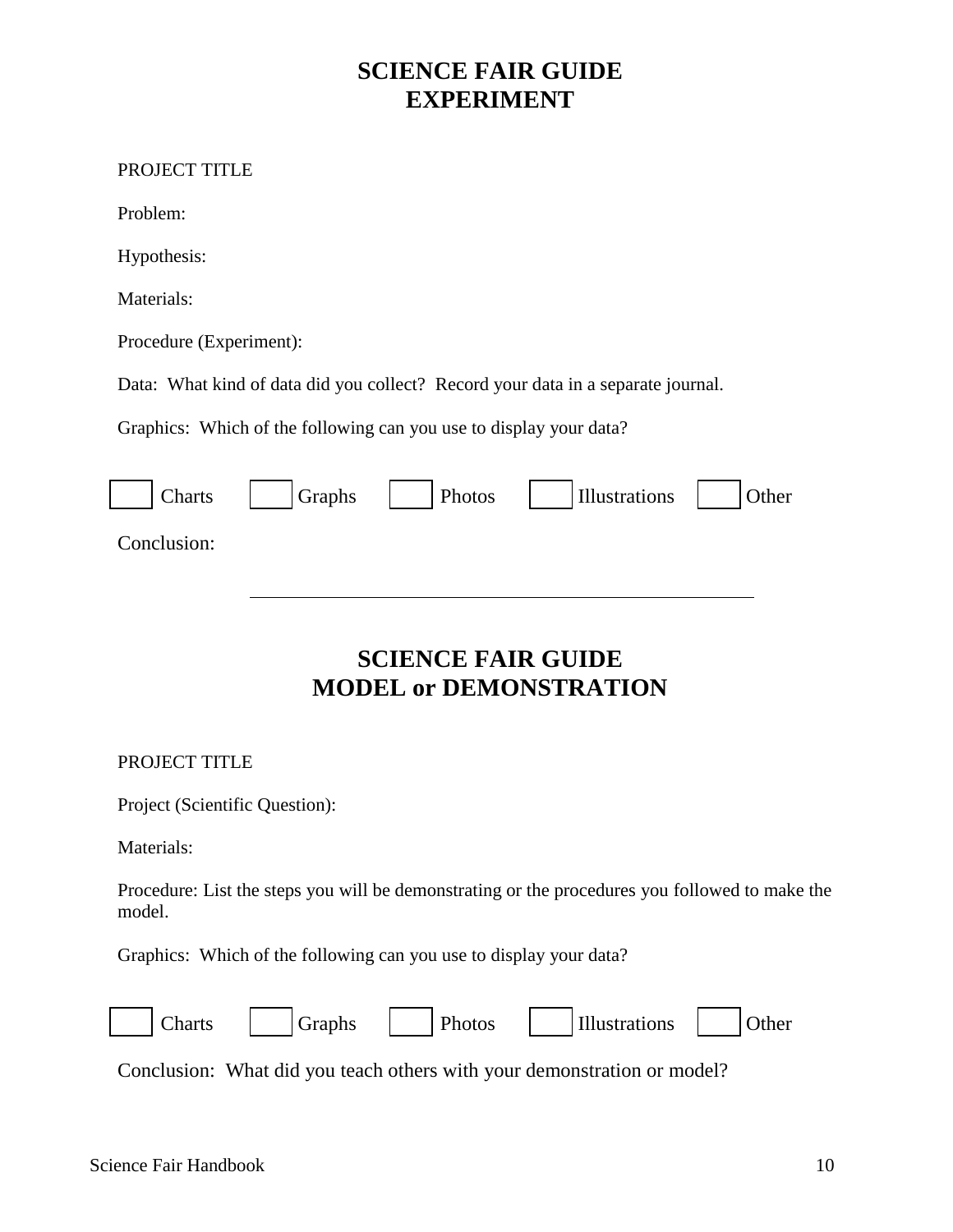## **SCIENCE FAIR GUIDE COLLECTION**

#### PROJECT TITLE

Project (Scientific Question):

Materials: How and where did you get the items for your collection?

Procedure: How did you organize your collected items?

Graphics: Which of the following can you use to display your data?

|  | Conclusion: What did you learn and teach others with your collection? |  |
|--|-----------------------------------------------------------------------|--|

## **SCIENCE FAIR GUIDE INVENTION**

#### PROJECT TITLE

Project (Scientific Question):

Materials: What did you use to build your invention?

Procedure: How did you build your invention?

Graphics: Which of the following can you use to display your data?



Conclusion: What is the benefit of this idea?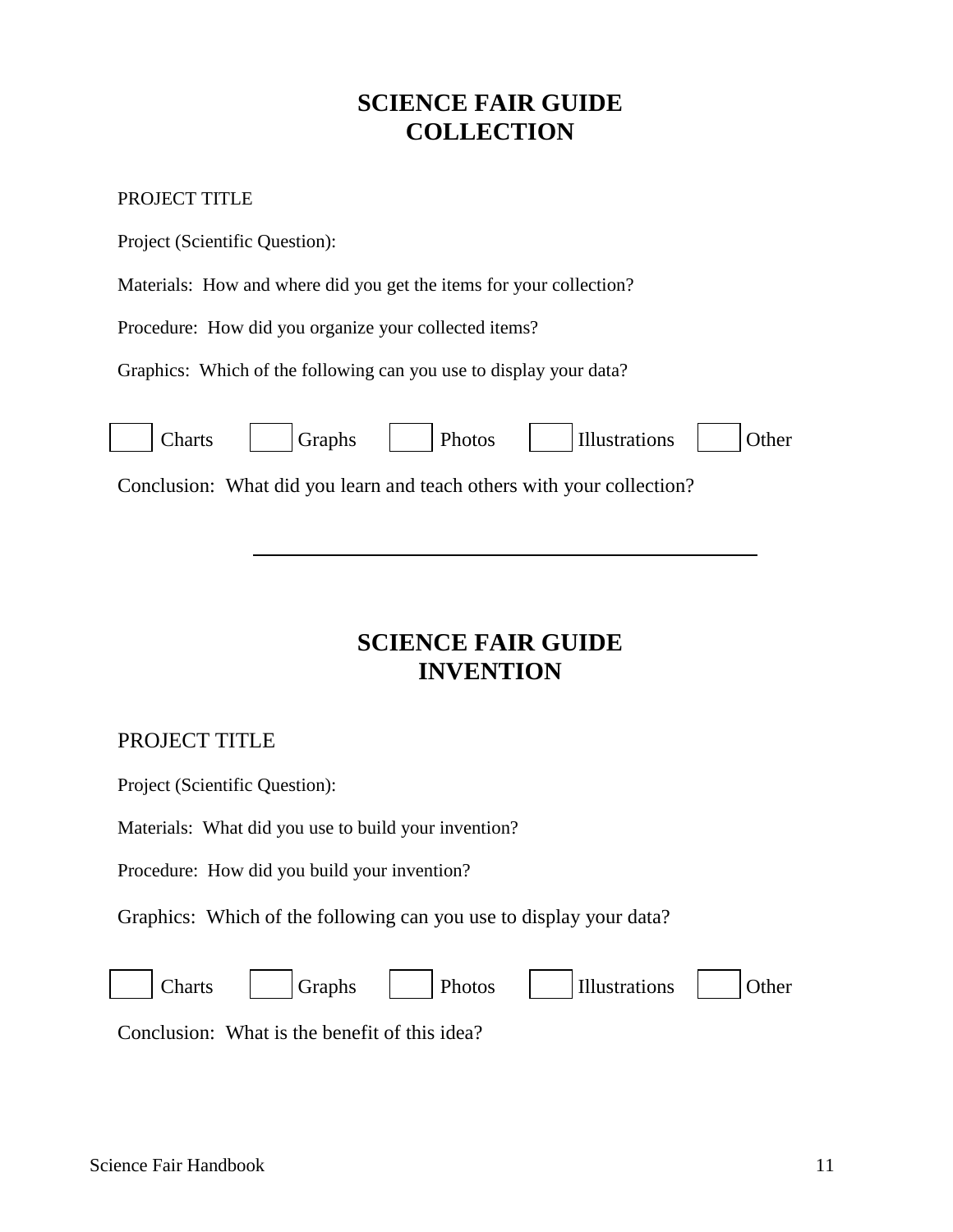## **DISPLAYING YOUR PROJECT**

A very important part of your Science Fair project is your display, since it is another way of showing others what your project is about. Most people will judge your project based upon the quality and thoroughness of this display.

The three-sided display board should be free-standing and not more than 19 inches tall and 36 inches wide when fully extended. When displayed, the backboard and project should not occupy more than 48 inches of length and 16 inches of table depth.

The center part of the display is reserved for the title of the project and diagrams, photos, or drawings of your work. The left side wing of the display should contain the scientific question and procedures. The right side wing of the display should contain your results and conclusions. On the table in front of the display you should place your experiment, model, demonstration, collection, or invention.



## **3-SIDED DISPLAY**

6. Experiment, Model, Demonstration, Collection, Invention

 The diagram above is a sample display. Your own creativity will determine how you make your own display.